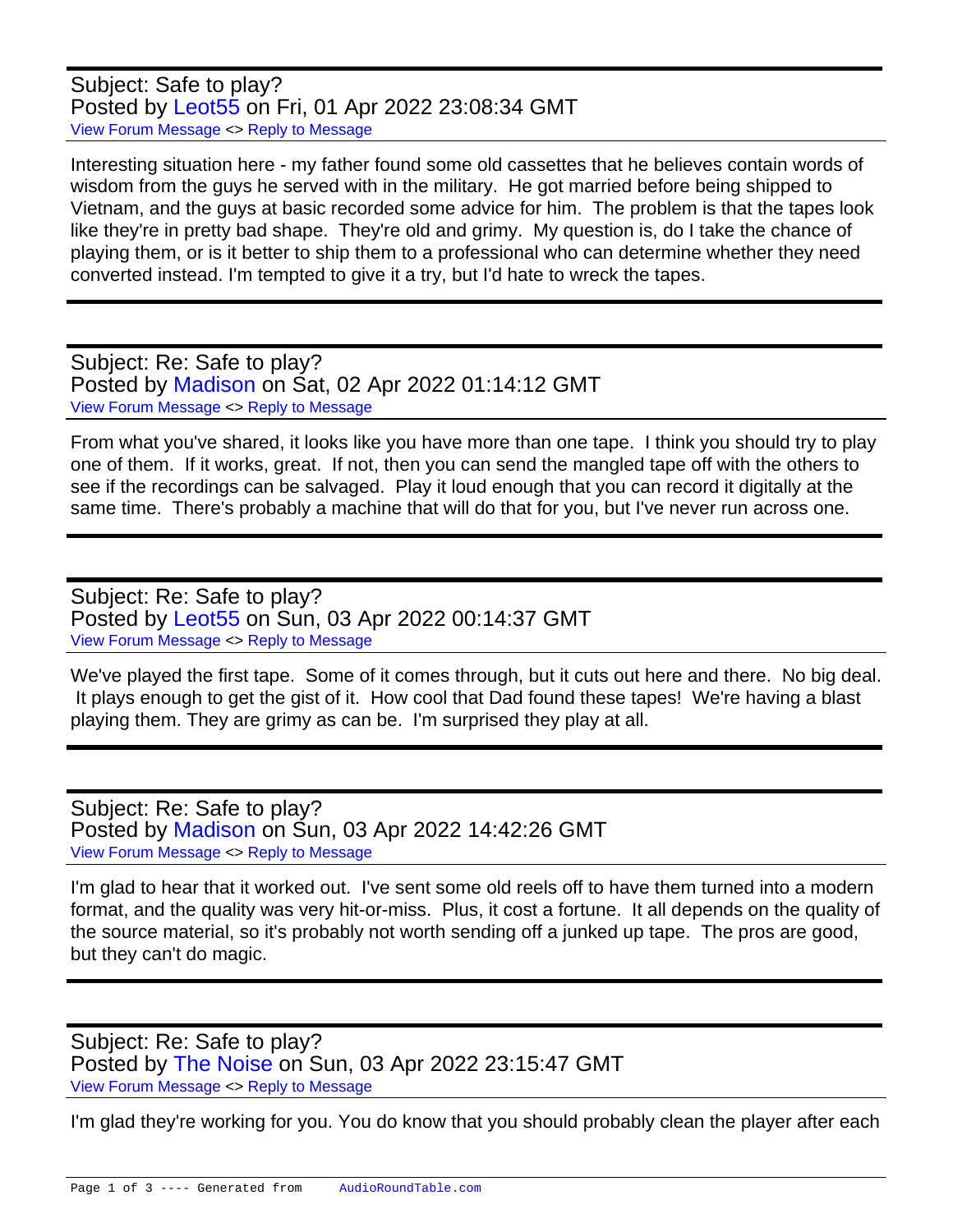use, right? Under normal circumstances that isn't necessary, but these aren't normal circumstances.

Subject: Re: Safe to play? Posted by [Kingfish](https://audioroundtable.com/forum/index.php?t=usrinfo&id=5030) on Tue, 05 Apr 2022 03:12:36 GMT [View Forum Message](https://audioroundtable.com/forum/index.php?t=rview&th=23408&goto=95484#msg_95484) <> [Reply to Message](https://audioroundtable.com/forum/index.php?t=post&reply_to=95484)

That is a really cool story, I'm glad things have worked out well so far. I ran across some old cassettes years ago in the upstairs of a historic building, but they weren't saveable I'm afraid.

Subject: Re: Safe to play? Posted by [Nouri](https://audioroundtable.com/forum/index.php?t=usrinfo&id=5026) on Tue, 05 Apr 2022 13:59:34 GMT [View Forum Message](https://audioroundtable.com/forum/index.php?t=rview&th=23408&goto=95491#msg_95491) <> [Reply to Message](https://audioroundtable.com/forum/index.php?t=post&reply_to=95491)

Leot55 wrote on Fri, 01 April 2022 18:08Interesting situation here - my father found some old cassettes that he believes contain words of wisdom from the guys he served with in the military. If those are of at least halfway decent quality, you may have more than just personal memorabilia (not to downplay that).

Outlets like The History Channel would be interested in those. And by all means, they wouldn't be given away if you catch my drift.

Subject: Re: Safe to play? Posted by [Miami](https://audioroundtable.com/forum/index.php?t=usrinfo&id=4626) on Wed, 06 Apr 2022 04:28:39 GMT [View Forum Message](https://audioroundtable.com/forum/index.php?t=rview&th=23408&goto=95500#msg_95500) <> [Reply to Message](https://audioroundtable.com/forum/index.php?t=post&reply_to=95500)

I would find a way to digitize them as soon as possible. They may work now, but I don't think they have much life left.

At the very least, take dictations.

Subject: Re: Safe to play? Posted by [Kingfish](https://audioroundtable.com/forum/index.php?t=usrinfo&id=5030) on Wed, 06 Apr 2022 04:32:46 GMT [View Forum Message](https://audioroundtable.com/forum/index.php?t=rview&th=23408&goto=95501#msg_95501) <> [Reply to Message](https://audioroundtable.com/forum/index.php?t=post&reply_to=95501)

Miami wrote on Tue, 05 April 2022 23:28

At the very least, take dictations.

That's actually a sound idea. (Excuse the play on words).